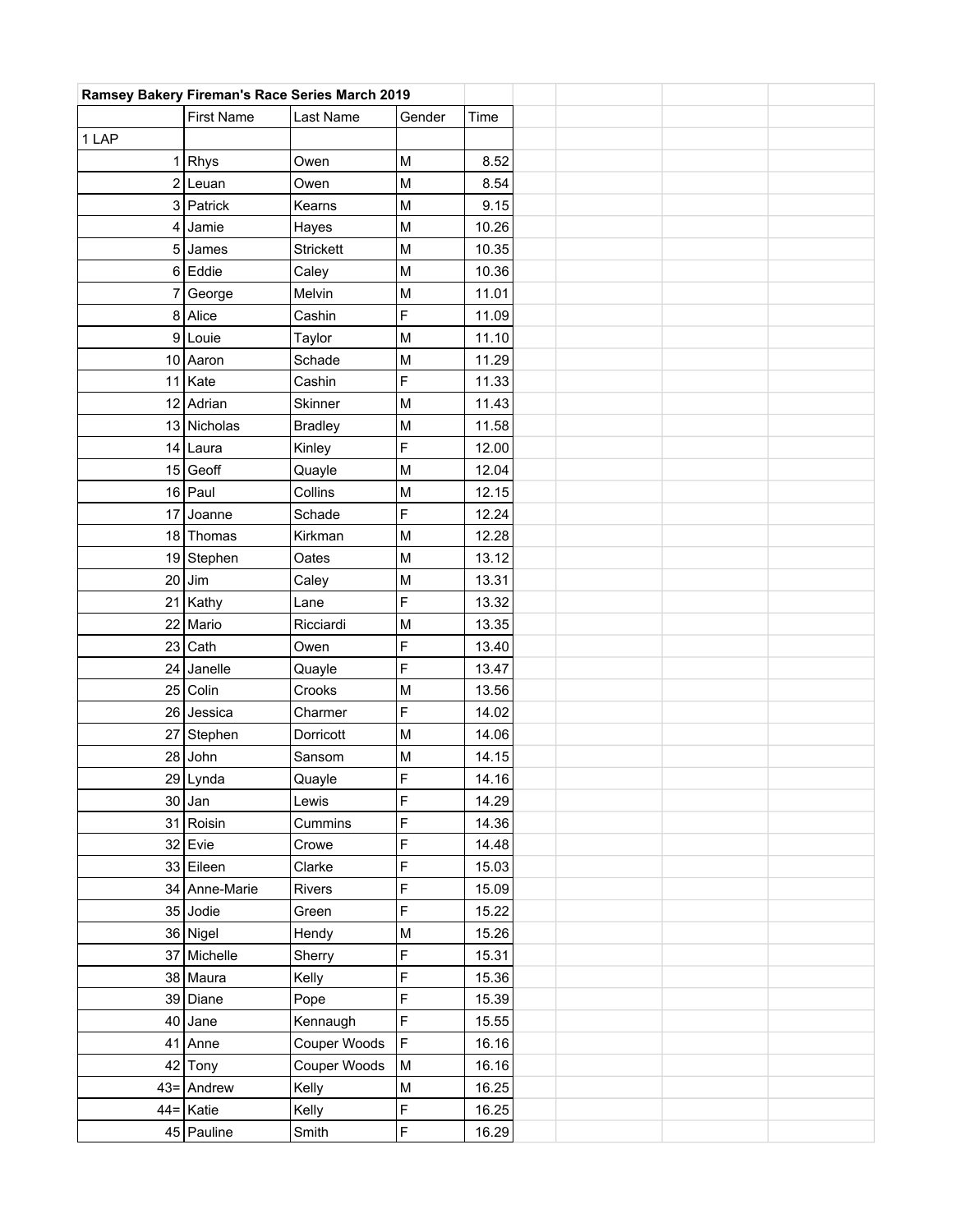|       | 46 Denise    | Gimbert        | F                                                                                     | 16.33 |  |  |
|-------|--------------|----------------|---------------------------------------------------------------------------------------|-------|--|--|
|       | 47 Joanne    | McCabe         | F                                                                                     | 16.33 |  |  |
|       | 48 Natalie   | <b>Bush</b>    | F                                                                                     | 16.34 |  |  |
|       | $49$ Karen   | Gadsby         | F                                                                                     | 17.15 |  |  |
|       | 50 Gemma     | Quilliam       | F                                                                                     | 17.16 |  |  |
|       | 51 Joanna    | Corcoran       | F                                                                                     | 17.19 |  |  |
|       | 52 Annabel   | Forgie         | F                                                                                     | 17.57 |  |  |
|       | $53$ Julie   | Myers          | F                                                                                     | 18.10 |  |  |
| 54    | Clare        | Gelder         | F                                                                                     | 18.57 |  |  |
|       | $55$ Linda   | Quirk          | F                                                                                     | 19.41 |  |  |
|       | 56 Andrew    | Le Prevost     | M                                                                                     | 19.56 |  |  |
|       | 57 Sylvia    | Kennaugh       | F                                                                                     | 20.50 |  |  |
|       | $58$ Judith  | Clague         | F                                                                                     | 21.14 |  |  |
|       | 59 Carolanne | Hanley         | F                                                                                     | 24.24 |  |  |
|       |              |                |                                                                                       |       |  |  |
|       |              |                |                                                                                       |       |  |  |
| 3 LAP |              |                |                                                                                       |       |  |  |
|       | $1$ Andrew   | Isaac          | M                                                                                     | 28.01 |  |  |
|       | $2$ Andrew   | Nash           | M                                                                                     | 28.04 |  |  |
|       | $3$ Paul     | Sykes          | M                                                                                     | 28.05 |  |  |
|       | $4$ Michael  | Garrett        | M                                                                                     | 28.41 |  |  |
|       | $5$ Luke     | Phair          | $\mathsf{M}% _{T}=\mathsf{M}_{T}\!\left( a,b\right) ,\ \mathsf{M}_{T}=\mathsf{M}_{T}$ | 29.47 |  |  |
|       | $6$ Adam     | Huxham         | M                                                                                     | 30.37 |  |  |
|       | $7$ Juan     | Kinley         | M                                                                                     | 31.05 |  |  |
|       | 8 Matt       | Callister      | M                                                                                     | 31.14 |  |  |
|       | $9$ Neil     | Brogan         | M                                                                                     | 31.22 |  |  |
|       | $10$ Ryan    | Teare          | M                                                                                     | 31.37 |  |  |
|       | 11 Daniel    | Phair          | M                                                                                     | 31.38 |  |  |
|       | $12$ David   | Cain           | M                                                                                     | 31.42 |  |  |
|       | 13 Andrew    | Falconer       | M                                                                                     | 31.56 |  |  |
|       | $14$ Phoebe  | Coates         | F                                                                                     | 31.57 |  |  |
|       | 15 Cameron   | Comley         | $\mathsf{M}% _{T}=\mathsf{M}_{T}\!\left( a,b\right) ,\ \mathsf{M}_{T}=\mathsf{M}_{T}$ | 32.01 |  |  |
|       | $16$ Saul    | <b>Bradley</b> | ${\sf M}$                                                                             | 32.19 |  |  |
|       | $17$ Andy    | Fox            | M                                                                                     | 32.20 |  |  |
|       | $18$ Gordon  | Crowe          | ${\sf M}$                                                                             | 33.04 |  |  |
|       | 19 Martin    | Moore          | M                                                                                     | 33.14 |  |  |
|       | 20 Darren    | Hudgen         | ${\sf M}$                                                                             | 33.22 |  |  |
|       | $21$ Steve   | Jones          | ${\sf M}$                                                                             | 33.24 |  |  |
|       | 22 Nikki     | Boyde          | F                                                                                     | 33.27 |  |  |
|       | $23$ Tuffty  | Nash           | M                                                                                     | 33.30 |  |  |
|       | $24$ Adam    | Fretwell       | $\sf M$                                                                               | 33.36 |  |  |
|       | $25$ Oliver  | O'Meara        | ${\sf M}$                                                                             | 33.44 |  |  |
|       | $26$ Will    | Ward           | $\mathsf{M}% _{T}=\mathsf{M}_{T}\!\left( a,b\right) ,\ \mathsf{M}_{T}=\mathsf{M}_{T}$ | 33.56 |  |  |
|       | $27$ Peter   | Callin         | ${\sf M}$                                                                             | 34.08 |  |  |
|       | $28$ Paul    | Cubbon         | ${\sf M}$                                                                             | 34.13 |  |  |
|       | 29 Archie    | Caley          | ${\sf M}$                                                                             | 34.15 |  |  |
|       | 30 Richard   | Curphey        | M                                                                                     | 34.43 |  |  |
|       | $31$ Helen   | Taylor         | F                                                                                     | 34.52 |  |  |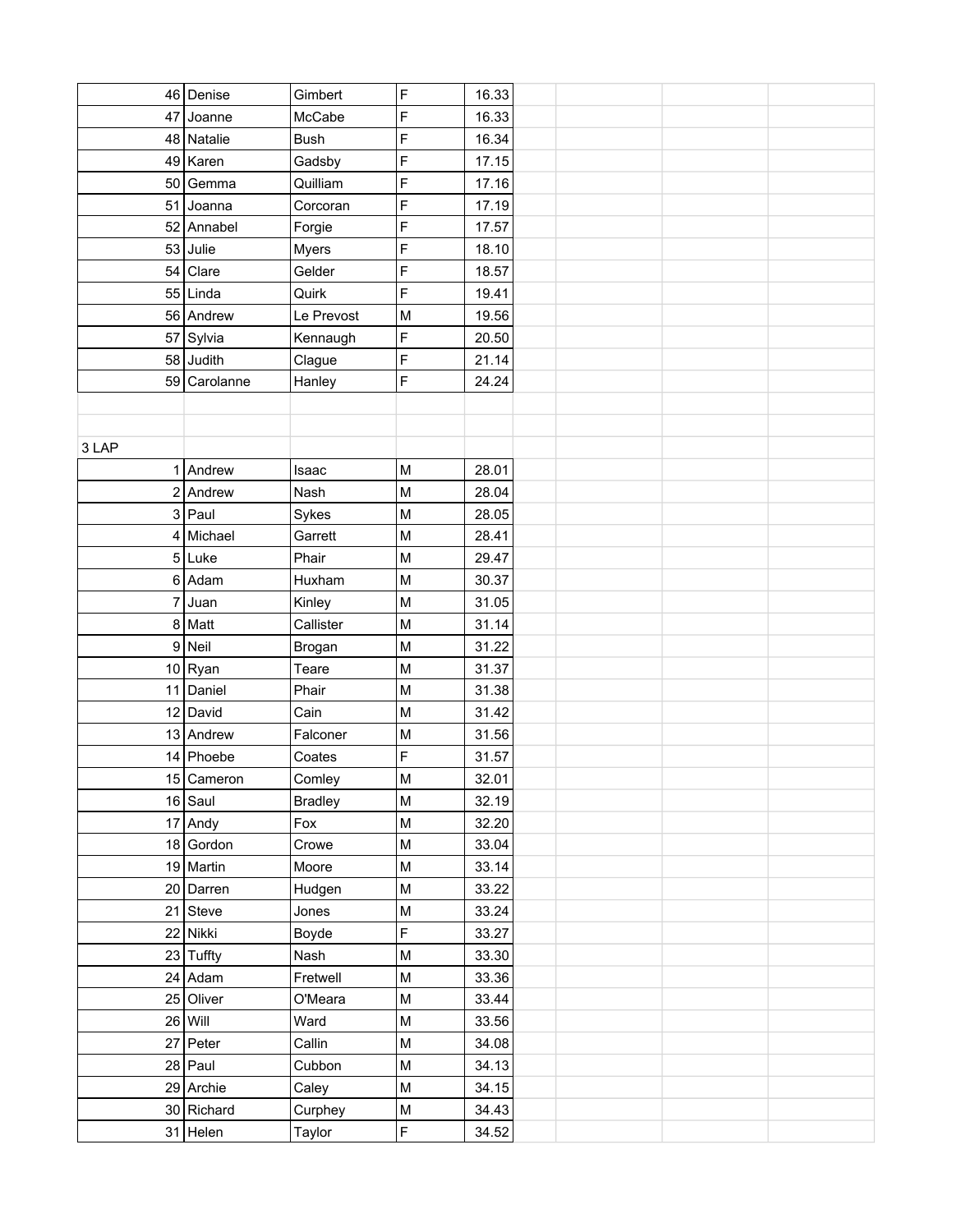|                 | $32$ Paul   | Craine        | M                                                                                     | 35.14          |  |  |  |
|-----------------|-------------|---------------|---------------------------------------------------------------------------------------|----------------|--|--|--|
|                 | $33$ Joel   | Smith         | M                                                                                     | 35.56          |  |  |  |
|                 | 34 Alison   | King          | F                                                                                     | 36.10          |  |  |  |
|                 | $35$ Steve  | Davies        | M                                                                                     | 36.24          |  |  |  |
|                 | 36 Stephen  | <b>Brown</b>  | M                                                                                     | 36.46          |  |  |  |
|                 | 37 Daniel   | Rice          | M                                                                                     | 36.48          |  |  |  |
|                 | $38$ Ste    | Downward      | M                                                                                     | 36.49          |  |  |  |
|                 | 39 Niamh    | Goddard       | F                                                                                     | 37.07          |  |  |  |
|                 | 40 David    | Hodgson       | M                                                                                     | 37.09          |  |  |  |
| 41              | Jane        | Ward          | M                                                                                     | 37.13          |  |  |  |
| 42              | Jason       | Parry         | M                                                                                     | 37.16          |  |  |  |
|                 | 43 Andrew   | Willinson     | M                                                                                     | 39.07          |  |  |  |
|                 | 44 Bernie   | Johnson       | F                                                                                     | 39.22          |  |  |  |
|                 | 45 David    | McCallum      | M                                                                                     | 39.22          |  |  |  |
|                 | 46 Laura    | Carson        | F                                                                                     | 39.35          |  |  |  |
|                 | $47$ Amy    | Lace          | F                                                                                     | 39.39          |  |  |  |
| 48              | Jane        | Hubbard       | F                                                                                     | 39.53          |  |  |  |
|                 | $49$ Sean   | Murphy        | M                                                                                     | 40.01          |  |  |  |
|                 | 50 Lawrence | Dyer          | M                                                                                     | 40.01          |  |  |  |
|                 | $51$ Billy  | Saxon         | M                                                                                     | 40.42          |  |  |  |
|                 | $52$ Phill  | Swales        | M                                                                                     | 40.46          |  |  |  |
|                 | $53$ Shane  | Larkin        | M                                                                                     | 41.01          |  |  |  |
| 54              | John        | Watterson     | M                                                                                     | 41.13          |  |  |  |
|                 | $55$ Mark   | Davenport     | M                                                                                     | 41.18          |  |  |  |
|                 | 56 Karen    | Powell        | F                                                                                     | 41.38          |  |  |  |
|                 | $57$ Steve  | Stanley       | M                                                                                     | 41.56          |  |  |  |
|                 | 58 Becca    | Kelly         | F                                                                                     | 42.18          |  |  |  |
|                 | 59 Bernie   | Cannan        | M                                                                                     | 42.36          |  |  |  |
|                 | $60$ Alan   | Pilling       | M                                                                                     | 42.54          |  |  |  |
|                 | $61$ Jo     | Sykes         | F                                                                                     | 44.12          |  |  |  |
|                 | $62$ Helen  | Kee           | F                                                                                     | 44.24          |  |  |  |
|                 | $63$ Chris  | Wade          | $\mathsf{M}% _{T}=\mathsf{M}_{T}\!\left( a,b\right) ,\ \mathsf{M}_{T}=\mathsf{M}_{T}$ | 44.35          |  |  |  |
|                 | $64$ Ian    | Postlethwaite | ${\sf M}$                                                                             | 44.53          |  |  |  |
|                 | $65$ Simon  | Holtham       | M                                                                                     | 46.47          |  |  |  |
|                 | 66 Jenna    | Smith         | F                                                                                     | 46.53          |  |  |  |
|                 | $67$ Liam   | Reynolds      | M<br>F                                                                                | 46.58          |  |  |  |
|                 | 68 Laura    | Bryan         |                                                                                       | 47.28<br>50.34 |  |  |  |
|                 | $69$ Alan   | Pilling       | ${\sf M}$                                                                             |                |  |  |  |
|                 |             |               |                                                                                       |                |  |  |  |
|                 |             |               |                                                                                       |                |  |  |  |
| League Winners: |             |               |                                                                                       |                |  |  |  |
| 1 Lap           |             |               |                                                                                       |                |  |  |  |
|                 | $1$ Rhys    | Owen          |                                                                                       |                |  |  |  |
|                 | $2$ Alice   | Cashin        |                                                                                       |                |  |  |  |
|                 | $3$ Kate    | Cashin        |                                                                                       |                |  |  |  |
|                 |             |               |                                                                                       |                |  |  |  |
|                 | $4 $ Paul   | Rodgers       |                                                                                       |                |  |  |  |